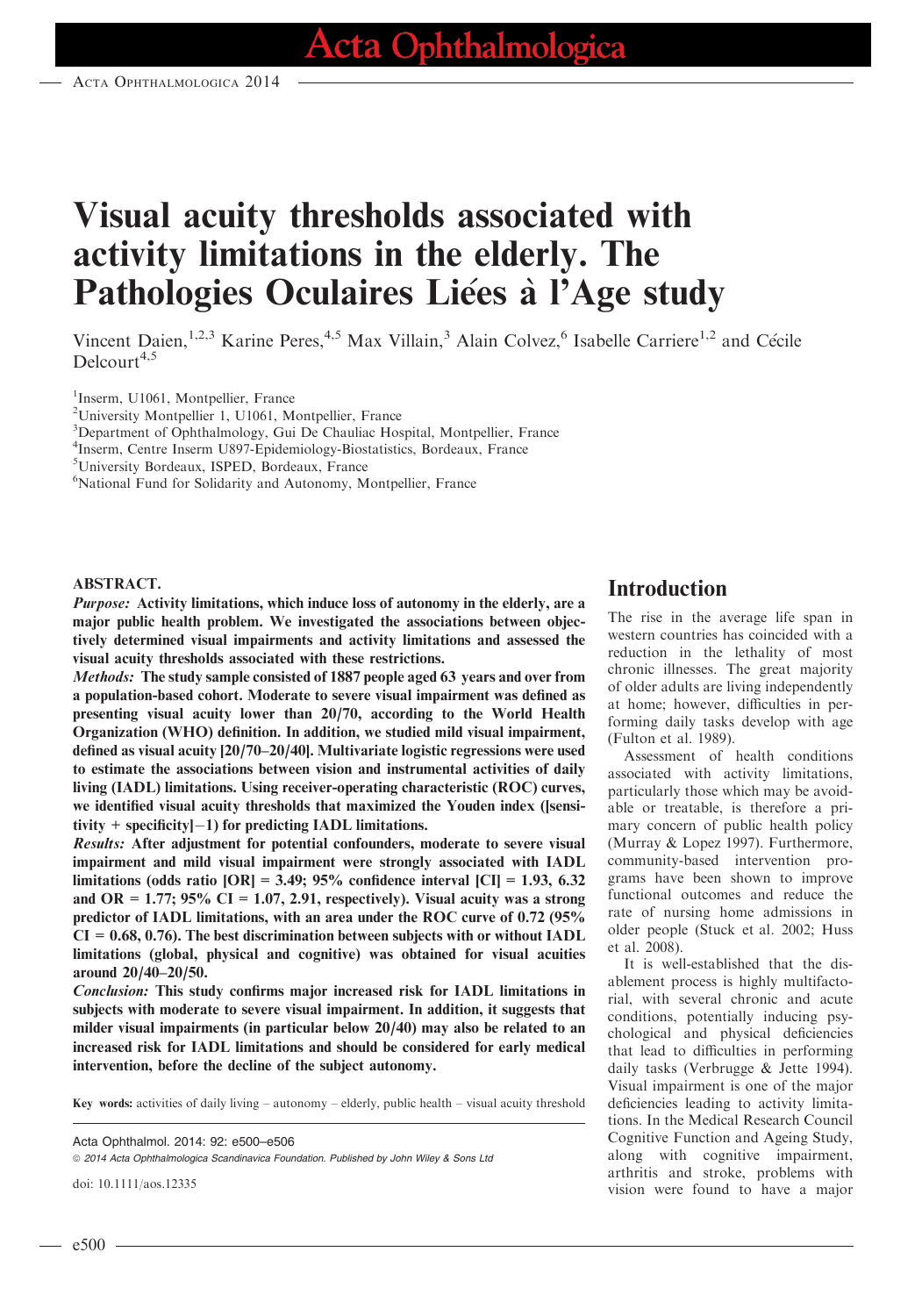impact on elderly population autonomy (Spiers et al. 2005).

Activities of daily living (ADL) refer to daily self-care tasks including showering, dressing, eating, etc. Instrumental activities of daily living (IADL) are not necessary for fundamental functioning, but they let an individual live independently in a community: taking medications, managing money, use of telephone, etc.

Visual acuity thresholds correlated with IADL restrictions may be instrumental in the decision to initiate clinical intervention, before the apparition of activity limitations and the subsequent loss of autonomy.

This study assesses the association between visual impairment and activity limitations in a community-dwelling elderly cohort in which visual acuity was measured by ophthalmologists. The visual acuity thresholds associated with activity limitations were assessed based on receiver-operating characteristic (ROC) curves.

# Patients and Methods

#### Study population

The Pathologies Oculaires Liées à l'Age (POLA) study is a prospective study, aimed at identifying the risk factors of age-related eye diseases. The methods of this study have been published elsewhere (Delcourt et al. 1998). The present cross-sectional study focused on the 1947 people who completed the 3-year follow-up visit (1998–2000), which included visual examinations in a mobile unit, equipped with ophthalmologic devices, a standardized questionnaire on medical history and lifestyle habits and the assessment of IADL limitations (Lawton & Brody 1969). This research was approved by the ethical committee of the University Hospital of Montpellier, France, and written informed consent was obtained from each participant.

#### Measurement of activity limitations

Participants were classified as having IADL limitations if they were unable to perform at least one of the eight activities of the Lawton scale without assistance: housekeeping, doing laundry, shopping, food preparation, using transportation, taking medication, handling finances or using the telephone (Lawton & Brody 1969).

Two separate binary variables, assessing the cognitive and physical domains of the IADL activities, were also created (Thomas et al. 1998). The cognitive domains of the IADL scale included taking medication, handling finances and using the telephone, while the physical ones comprised shopping and using transportation.

#### Visual acuity

Three ophthalmologists performed the eye examinations, which included a recording of ophthalmologic history and a measurement of distance visual acuity in each eye, with the usual optical correction (presenting visual acuity).

As shown in Table 1, distance visual acuity was assessed with the Snellen decimal chart and expressed as the logarithm of the minimum angle of resolution (logMAR). 'Moderate to severe visual impairment' (including blindness) was defined according to the World Health Organization (WHO) criteria (presenting distance visual acuity worse than 0.5 logMAR [<20/70] in the better-seeing eye (World Health Organization, International Statistical Classification of Diseases & Health Related Problems 2007). Due to the scarcity of individuals qualifying for each of the WHO visual impairment subgroups (121 moderate visual impairment [20/200–20/70], 0 with severe visual impairment [20/400–20/ 200] vision and 14 with blindness [<20/ 400]), all of these participants were classified as being part of the 'moderate to severe group'. The 'mild visual impairment group' included the participants who failed to achieve the minimum vision standards for driving, a level that has been suggested to represent the economic impact of visual impairment in the industrialized world (Rahi et al. 2009). It is defined by a range of 0.3–0.5 logMAR (20/40–20/ 70) units in the better-seeing eye. The 'unilateral visual loss group' included participants with visual acuities of lower than 0.3 logMAR for one eye and normal for the other eye (i.e. between 0 and 0.3 logMAR [20/40– 20/20]). The remaining participants were classified as being part of the 'normal group' (0.3 logMAR units in each eye).

#### Statistical analysis

The chi-square test was used to compare the participant's characteristics according to the IADL limitations. Age- and sex-adjusted odds ratios (ORs) were obtained by logistic regression, with the IADL limitations as the dependent variable. All covariates associated at the  $20\%$  level (p < 0.20) were included in the multivariate logistic model as potential confounders. To assess the robustness of findings, a post hoc statistical power was computed. For an alpha risk at 5% with a power of 80%, the present analysis could detect an OR of 2.0 for unilateral visual loss, an OR of 2.1 for mild visual impairment and an OR of 2.7 for moderate to severe visual impairment.

Visual acuity thresholds were assessed using the better-seeing eye visual acuity for global IADL as well as for physical and cognitive domains of IADL limitations. A ROC curve was plotted to identify a cut-off value of visual acuity that correlated with the presence of IADL limitations (Halpern et al. 1996). True positives were subjects with visual impairment (according to each chosen threshold) and IADL limitations and true negatives were subjects without visual impairment and without IADL limitations. The best possible visual acuity threshold

Table 1. Number and percentage of subjects having distance visual impairment.

|                                         | Presenting distance visual acuity                                                                                         | No. $(\% )$ |
|-----------------------------------------|---------------------------------------------------------------------------------------------------------------------------|-------------|
| Normal bilateral                        | $20/40 - 20/20$ units in each eye $(0.0 - 0.3 \log_{10} MAR)$                                                             | 726 (38.5)  |
| Unilateral visual loss                  | $20/40 - 20/20$ in one eye and $\leq 20/40$ in the other (0.0–0.3)<br>$logMAR$ in 1 eye and $>0.3$ $logMAR$ in the other) | 550(29.1)   |
| Mild visual impairment                  | $20/70-20/40$ in the better-seeing eye $(0.31-0.5 \text{ log} \text{MAR})$                                                | 470 (24.9)  |
| Moderate to severe<br>visual impairment | $\langle 20/70$ in both eyes ( $>0.5 \log \text{MAR}$ )                                                                   | 141(7.5)    |
| Total                                   |                                                                                                                           | 1887 (100)  |

logMAR= logarithm of the minimum angle of resolution.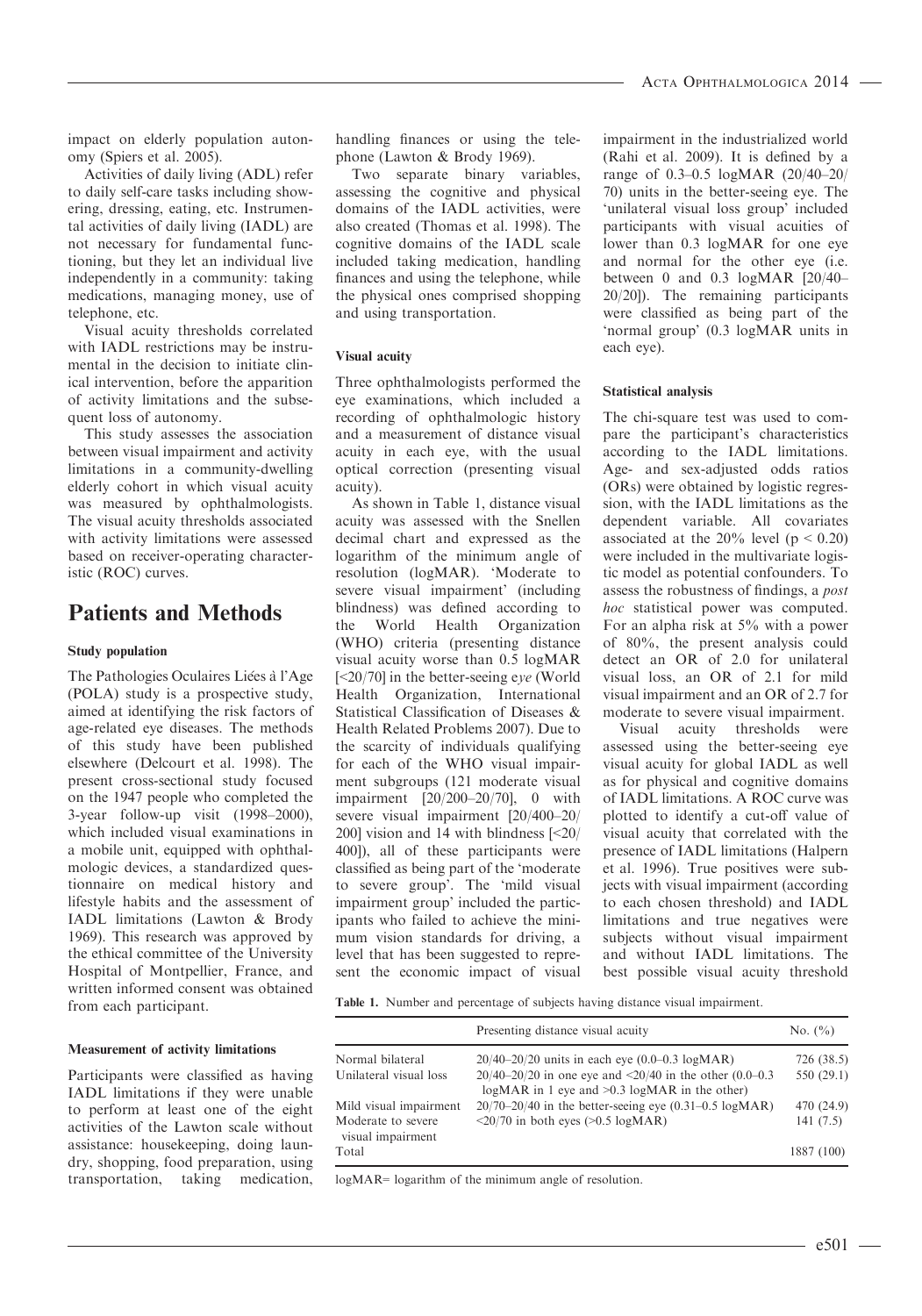was determined using the highest Youden index ([specificity + sensibility] $-1$ ) (Greenhouse et al. 1950). The analyses were performed using SAS software (version 9.2, SAS Institute, Cary, NC, USA).

### **Results**

#### Study sample

Among 1947 participants at the 3-year follow-up,  $60$   $(3.0\%)$  were excluded due to missing data (36 for ophthalmological data, 16 for interview data and 8 for IADL data). Therefore, the statistical analyses involved 1887 participants (804 men and 1083 women), among whom 10.3% (195) had IADL limitations. The median age (interquartile range) was 72.3 years (68.1–77.0).

When the included individuals were compared with the 60 excluded participants, the only significant differences were the use of antidepressant drugs (16.7% in excluded participants versus  $6.8\%$ ,  $p < 0.004$ ) and alcohol consumption (31.0% teetotallers in excluded participants versus  $21.2\%$ ,  $p = 0.02$ ).

As presented in Table 1, of the included participants, 38.5% had normal presenting vision in both eyes, 29.1% normal vision in only one eye, 24.9% a mild visual impairment and 7.5% moderate to severe visual impairment in both eyes.

#### IADL limitations and sociodemographic and clinical factors

Table 2 shows the sociodemographic and clinical characteristics of participants, grouped by the presence or absence of IADL limitations. The proportion of participants with IADL limitations increased with age (4.3% for 63–74 year olds and 21.7% for participants aged 75 years or over), and women were more likely to report difficulties (13.9% versus 5.6% of men). The study of the association between each potential confounding factor and IADL showed a significantly decreased risk of activity limitations for participants living alone  $(OR = 0.61; 95\%$  confidence interval  $[CI] = 0.43, 0.89$ . An increased risk was observed for current smokers

 $(OR = 2.73; 95\% \text{ CI} = 1.46, 5.12),$ alcohol teetotallers (OR =  $1.77$ ;  $95\%$  $CI = 1.23, 2.56$ , participants with cardiovascular history (OR = 2.12;  $95\%$  $CI = 1.43, 3.16$  and those using antidepressant drugs  $(OR = 2.93; 95\%)$  $CI = 1.82, 4.73$ .

#### IADL limitations and visual function

The crude and adjusted associations between visual acuity and IADL limitations are given in Table 3. Only 15.4% of subjects with IADL limitations had normal bilateral presenting vision, versus 41.1% of subjects without IADL limitations. The difference was in the same direction for unilateral visual loss, although weaker (21.5% versus 30.0%). In contrast, mild visual impairment and moderate to severe visual impairment were much more frequent in subjects with IADL limitations (39.0% versus 23.3%, and 24.1% versus 5.6%, respectively). Participants with impaired vision, except the unilateral loss group, were more likely to be limited in IADL, and the odds increased with worsening visual

Table 2. Baseline characteristics of participants according to activity limitations.

|                                            | Participants without IADL<br>limitations $n = 1692$<br>No. $(\% )$ | Participants with IADL<br>limitations $n = 195$ | $\chi^2$ test<br>p Value | Age- and sex-adjusted odds<br>ratios |                          |  |
|--------------------------------------------|--------------------------------------------------------------------|-------------------------------------------------|--------------------------|--------------------------------------|--------------------------|--|
| Characteristics                            |                                                                    | No. $(\% )$                                     |                          | <b>OR</b>                            | 95% confidence intervals |  |
| Female                                     | 933 (55.1)                                                         | 150 (76.9)                                      | < 0.0001                 |                                      |                          |  |
| Age (years)                                |                                                                    |                                                 |                          |                                      |                          |  |
| $63 - 74$                                  | 1180 (69.7)                                                        | 53 (27.2)                                       | < 0.0001                 |                                      |                          |  |
| >75                                        | 512 (30.3)                                                         | 142 (72.8)                                      |                          |                                      |                          |  |
| Living alone                               | 491 (29.0)                                                         | 78 (40.0)                                       | 0.002                    | 0.61                                 | 0.43; 0.89               |  |
| High education level                       | 136(8.0)                                                           | 9(4.6)                                          | 0.09                     | 0.79                                 | 0.37; 1.65               |  |
| <b>Diabetes</b>                            | 136(8.0)                                                           | 19(9.7)                                         | 0.41                     | 1.41                                 | 0.80; 2.47               |  |
| Hypertension                               | 781 (46.2)                                                         | 90(46.2)                                        | 0.99                     | 0.84                                 | 0.61; 1.17               |  |
| Smoking                                    |                                                                    |                                                 |                          |                                      |                          |  |
| Never smoker                               | 1005(59.4)                                                         | 138 (70.8)                                      | 0.001                    | 1                                    |                          |  |
| Former smoker                              | 564 (33.3)                                                         | 40(20.5)                                        |                          | 1.11                                 | 0.69; 1.77               |  |
| Current smoker                             | 123(7.3)                                                           | 17(8.7)                                         |                          | 2.73                                 | 1.46; 5.12               |  |
| Alcohol                                    |                                                                    |                                                 |                          |                                      |                          |  |
| Moderate consumption                       | 983 (58.1)                                                         | 105(53.8)                                       | < 0.0001                 | 1                                    |                          |  |
| Excessive consumption                      | 378 (22.3)                                                         | 21(10.8)                                        |                          | 0.80                                 | 0.48; 1.36               |  |
| Teetotallers                               | 331 (19.6)                                                         | 69 (35.4)                                       |                          | 1.77                                 | 1.23; 2.56               |  |
| <b>BMI</b>                                 |                                                                    |                                                 |                          |                                      |                          |  |
| Normal                                     | 591 (34.9)                                                         | 93 (47.7)                                       | < 0.0001                 | 1                                    |                          |  |
| Overweighted                               | 786 (46.5)                                                         | 63 (32.3)                                       |                          | 0.61                                 | 0.42; 0.89               |  |
| Obese                                      | 315 (18.6)                                                         | 39(20.0)                                        |                          | 0.93                                 | 0.61; 1.44               |  |
| Cardiovascular disease                     | 233 (13.8)                                                         | 55 (28.2)                                       | < 0.0001                 | 2.12                                 | 1.43; 3.16               |  |
| Cerebrovascular disease                    | 73(4.3)                                                            | 15(7.7)                                         | 0.03                     | 1.62                                 | 0.84; 3.12               |  |
| Respiratory insufficiency                  | 38(2.3)                                                            | 6(3.1)                                          | 0.46                     | 1.60                                 | 0.61; 4.26               |  |
| Use of antidepressant drugs                | 96(5.7)                                                            | 33(16.9)                                        | < 0.0001                 | 2.93                                 | 1.82; 4.73               |  |
| Orthopaedic impairment in the last 3 years | 144 $(8.5)$                                                        | 25(12.8)                                        | 0.05                     | 1.36                                 | 0.83; 2.24               |  |
| Hospitalizations during the last 12 months | 276 (16.3)                                                         | 43 $(22.0)$                                     | 0.06                     | 1.43                                 | 0.96; 2.12               |  |
| Hearing impairment                         | 487 (28.8)                                                         | 80(41.0)                                        | 0.0001                   | 1.23                                 | 0.88; 1.73               |  |

IADL= instrumental activities of daily living.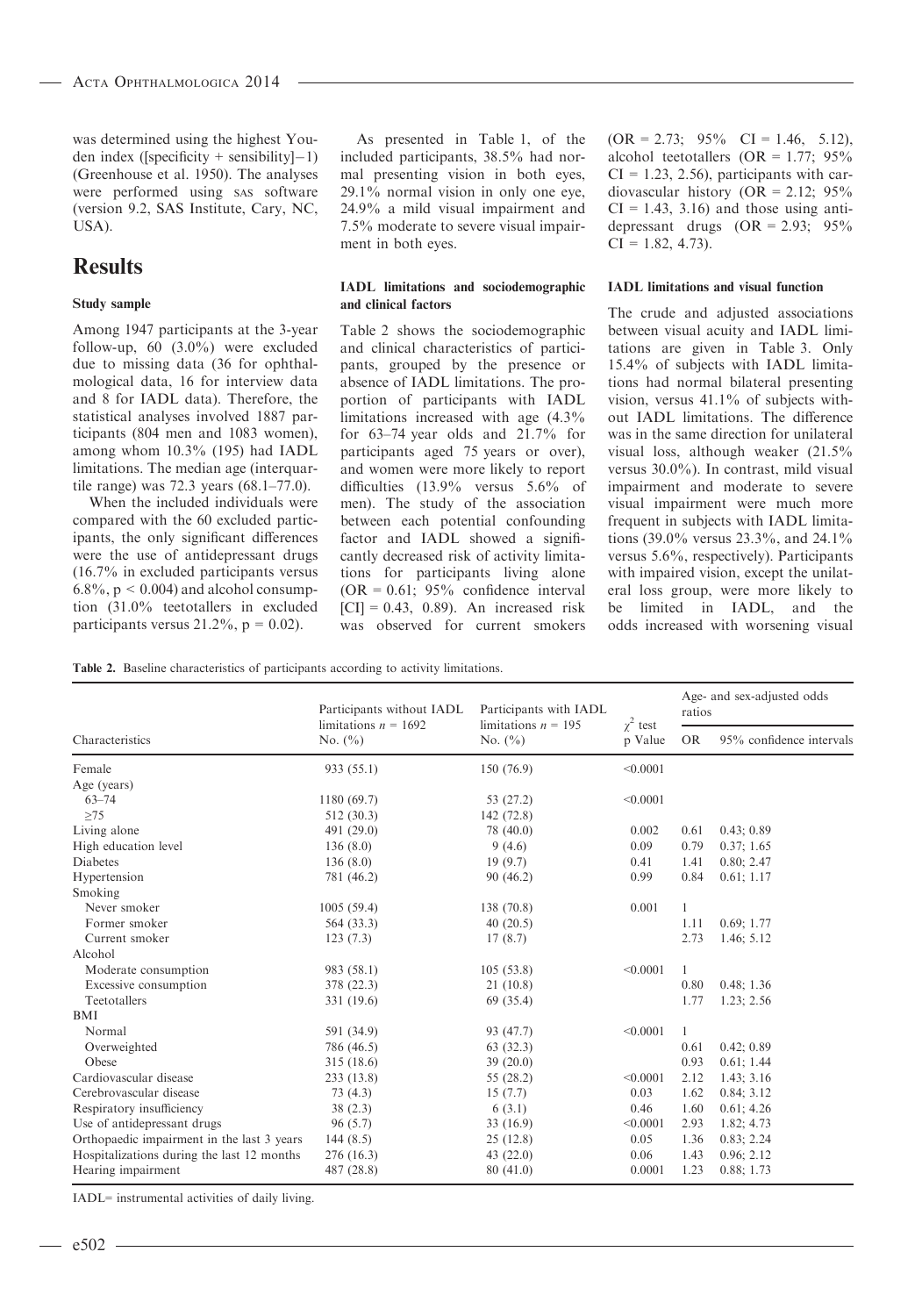|                                      | Participants without<br><b>IADL</b> limitations | Participants with<br><b>IADL</b> limitations | $\gamma^2$ test<br>p Value | Age- and gender-<br>adjusted OR |             | Multivariate<br>model* |             |
|--------------------------------------|-------------------------------------------------|----------------------------------------------|----------------------------|---------------------------------|-------------|------------------------|-------------|
|                                      | No. $(\% )$                                     | No. $(\% )$                                  |                            | <b>OR</b>                       | 95% CI      | OR.                    | 95% CI      |
| Global IADL                          | $N = 1692(89.7)$                                | $N = 195(10.3)$                              |                            |                                 |             |                        |             |
| Presenting visual acuity             |                                                 |                                              |                            |                                 |             |                        |             |
| Normal, bilateral                    | 696(41.1)                                       | 30(15.4)                                     | < 0.0001                   |                                 |             |                        |             |
| Unilateral visual loss               | 508(30.0)                                       | 42 $(21.5)$                                  |                            | 1.28                            | 0.78; 2.13  | 1.04                   | 0.61; 1.75  |
| Mild visual impairment               | 394 (23.3)                                      | 76(39.0)                                     |                            | 1.97                            | 1.21; 3.18  | 1.77                   | 1.07; 2.91  |
| Moderate to severe visual impairment | 94 (5.6)                                        | 47(24.1)                                     |                            | 3.86                            | 2.18; 6.83  | 3.49                   | 1.93; 6.32  |
| Physical domains of the IADL         | $N = 1721(91.2)$                                | $N = 166(8.8)$                               |                            |                                 |             |                        |             |
| Presenting visual acuity             |                                                 |                                              |                            |                                 |             |                        |             |
| Normal, bilateral                    | 703 (40.9)                                      | 23(13.8)                                     | < 0.0001                   |                                 |             |                        |             |
| Unilateral visual loss               | 516(30.0)                                       | 34(20.5)                                     |                            | 1.30                            | 0.74; 2.30  | 1.02                   | 0.57; 1.84  |
| Mild visual impairment               | 403(23.4)                                       | 67(40.4)                                     |                            | 2.14                            | 1.25; 3.64  | 1.88                   | 1.08; 3.26  |
| Moderate to severe visual impairment | 99 (5.7)                                        | 42(25.3)                                     |                            | 3.99                            | 2.15; 7.45  | 3.54                   | 1.85; 6.75  |
| Cognitive domains of the IADL        | $N = 1817(96.3)$                                | $N = 70(3.7)$                                |                            |                                 |             |                        |             |
| Presenting visual acuity             |                                                 |                                              |                            |                                 |             |                        |             |
| Normal, bilateral                    | 717 (39.5)                                      | 9(12.8)                                      | < 0.0001                   | 1                               |             |                        |             |
| Unilateral visual loss               | 536 (29.5)                                      | 14(20.0)                                     |                            | 1.63                            | 0.69; 3.83  | 1.30                   | 0.54; 3.13  |
| Mild visual impairment               | 447 (24.6)                                      | 23(32.9)                                     |                            | 2.39                            | 1.05; 5.45  | 1.92                   | 0.82; 4.50  |
| Moderate to severe visual impairment | 117(6.4)                                        | 24 (34.3)                                    |                            | 7.82                            | 3.30; 18.54 | 7.20                   | 2.96; 17.52 |

Table 3. Associations between presenting visual impairment and activity limitations.

IADL= instrumental activities of daily living; OR= odds ratio; CI= confidence interval.

\*Adjusted for age, sex, living alone, smoking, alcohol intake, body mass index, cardiovascular disease, cerebrovascular disease, use of antidepressant drugs, hearing impairment, hospitalizations during the last 12 months and orthopaedic impairment in the last 3 years.

impairment. The age- and sex-adjusted analyses for participants with moderate to severe visual impairment have found over three times more IADL limitations than those with normal visual acuity in both eyes (OR =  $3.86$ ; 95%  $CI = 2.18, 6.83$ . Participants with mild visual impairment also had an increased odds of having IADL limitations  $(OR = 1.97; 95\% \text{ CI} = 1.21,$ 3.18). Multivariate adjustments did not significantly influence OR for participants with moderate to severe visual impairment  $(OR = 3.49; 95\%$  $CI = 1.93, 6.32$  or for participants with a mild visual impairment  $(OR = 1.77; 95\% \text{ CI} = 1.07, 2.91).$  A trend was found for a stronger association between moderate to severe visual impairment and the cognitive domains of IADL (OR =  $7.20$ ;  $95\%$  $CI = 2.96$ , 17.52) than the physical domains of IADL (OR =  $3.54$ ;  $95\%$  $CI = 1.85, 6.75$ ). No significant interactions with age, diabetes or cerebrovascular disease were found.

#### Visual acuity thresholds associated with IADL limitations

As shown in Fig. 1, visual acuity of the better-seeing eye was a strong predictor of IADL limitations, with an area under the ROC curve of 0.72 (95%  $CI = 0.68$ , 0.76) for global IADL

(Fig. 1A), 0.74 (95% CI = 0.69, 0.78) for physical IADL (Fig. 1B) and 0.74  $(95\% \text{ CI} = 0.67, 0.81) \text{ for cognitive}$ IADL (Fig. 1C). Table 4 presents different threshold values for global, physical and cognitive IADL, respectively. According to the maximum of the Youden index, the best thresholds for discrimination between subjects with or without IADL limitations were around 20/40–20/50 for global, cognitive and physical IADLs.

# **Discussion**

This study among non-institutionalized elderly people confirmed the independent association between limitations in IADL and visual impairment, for moderate to severe visual impairment (as defined by WHO) but also for milder visual impairment (in particular below 20/40).

In the present study, we observed particularly strong associations of moderate to severe visual impairment with global IADL limitations, as well as physical and cognitive activity limitations, with fully adjusted ORs ranging from 3.49 to 7.20. We also found significant associations of mild visual impairment with global or physical IADL limitations.

Although the prevalence of mild and moderate to severe visual impairments were high in the present study (24.9% and 7.5%, respectively), similar prevalence rates were observed in a British study performed in the same time period (12% of moderate of severe visual impairment in subjects aged 75 years or more) (Evans et al. 2002). Other European studies usually have used best-corrected visual acuity and therefore cannot be compared with the present study (Klaver et al. 1998; Gunnlaugsdottir et al. 2008; Seland et al. 2011). In the American NHANES study, performed in 1999–2002, prevalence of visual impairment (presenting visual acuity below 20/40) was 8.8% in subjects aged 60 years or more, which is much lower than the present study (Vitale et al. 2006).

It is interesting to note that participants with unilateral vision loss had no increased limitations in IADL, when compared to those with normal bilateral vision. This may be explained by the possibility of successfully performing all of the IADL tasks when using only one eye with a normal visual acuity. Furthermore, in agreement with our results, among 2520 community-dwelling residents aged 65–84 years, monocular acuity in the better eye and binocular acuity were found to be equally good predictors of self-reported vision disability (Rubin et al. 2000). This observation therefore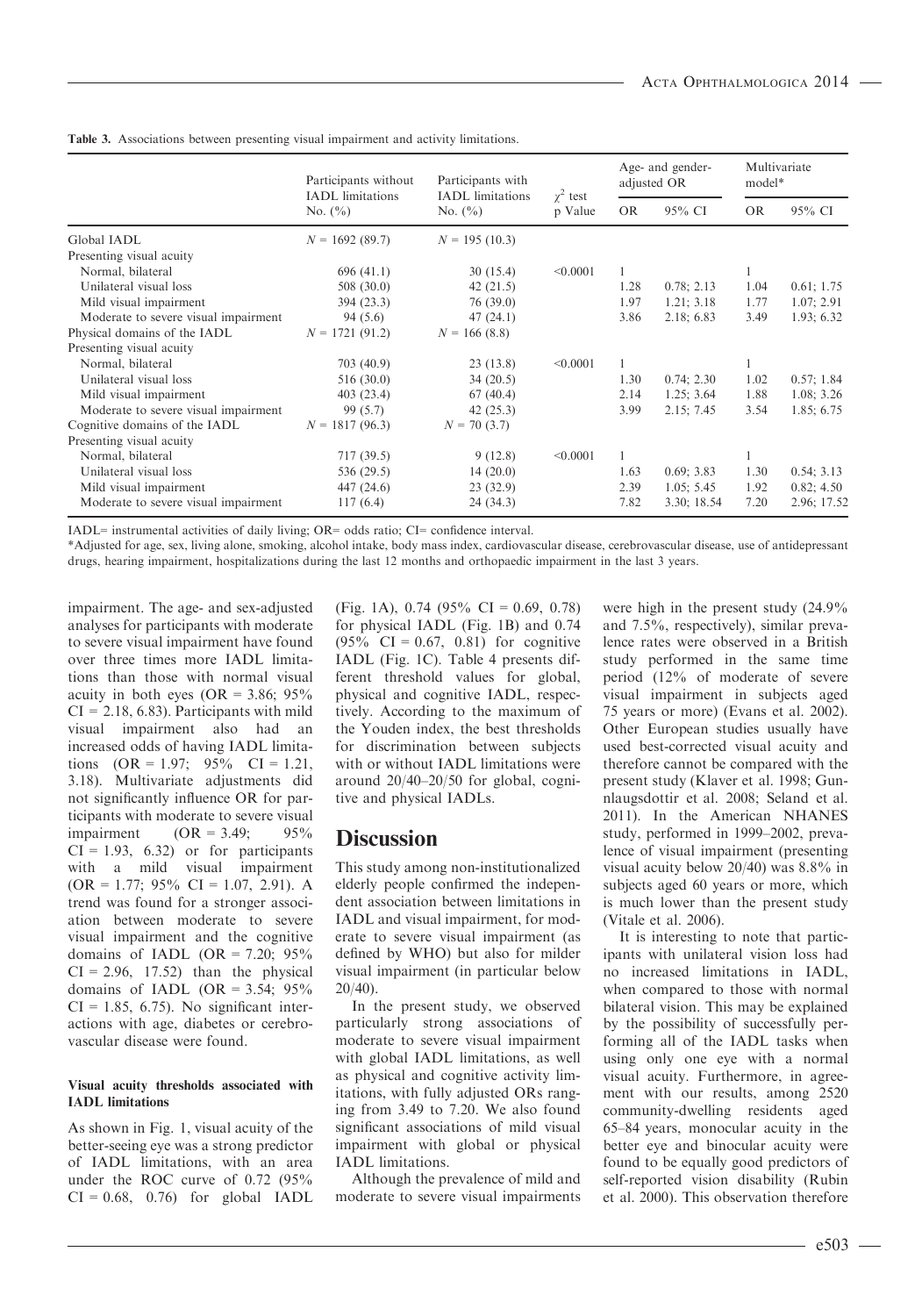

Fig. 1. Receiver-operating characteristic (ROC) curves of mean logMAR visual acuity levels for the prediction of activity limitations in 1887 elderly people. (A) shows the ROC curve for global activity limitations, (B) shows the ROC curve for a physical activity limitation, and (C) shows the ROC curve for cognitive activity limitations. Highest Youden index are in bold.

Table 4. Youden index\* of better-seeing eye visual acuity to identify an activity limitations.

| Visual acuity<br>(LogMAR) | Youden index for<br>global activity<br>limitations | Youden index for<br>physical activity<br>limitations | Youden index for<br>cognitive activity<br>limitations |
|---------------------------|----------------------------------------------------|------------------------------------------------------|-------------------------------------------------------|
| 20/20(0.00)               | 0.0                                                | 0.0                                                  | 0.0                                                   |
| 20/25(0.10)               | 12.5                                               | 14.6                                                 | 12.6                                                  |
| 20/32(0.20)               | 31.7                                               | 34.0                                                 | 32.0                                                  |
| 20/40(0.30)               | 34.2                                               | 36.5                                                 | 36.1                                                  |
| 20/50(0.35)               | 34.4                                               | 35.0                                                 | 38.1                                                  |
| 20/63(0.50)               | 28.7                                               | 30.9                                                 | 34.8                                                  |
| 20/80(0.60)               | 18.5                                               | 19.5                                                 | 27.8                                                  |
| 20/100(0.70)              | 18.2                                               | 19.3                                                 | 28.7                                                  |
| 20/125(0.80)              | 15.8                                               | 17.3                                                 | 27.5                                                  |
| $20/200$ $(1.00)$         | 11.9                                               | 0.0                                                  | 22.5                                                  |

Highest Youden index are in bold.

\* The best possible visual acuity threshold was determined using the highest Youden index ([specificity + sensibility]-1).

indicates the importance of visual rehabilitation, in relation to its impact on activity restriction in the elderly, because even an improvement in monocular acuity may have a positive effect.

Assessment of thresholds of visual acuity, best associated with IADL limitations, provides information that could be used as a basis for clinical decisions regarding patient treatment and medical intervention. Receiveroperating characteristic curve analyses confirmed that visual acuity is a strong predictor of IADL limitations, with an area under the ROC curve of 0.72. The best discrimination between subjects with or without IADL limitations (global, physical and cognitive) was obtained for visual acuities around 20/ 40–20/50, according to the Youden index. This suggests that visual decline is leading to physical prior to cognitive IADL limitations. We do not suggest that this threshold of visual acuity should be used as a gold standard in clinical or surgical settings. The 20/40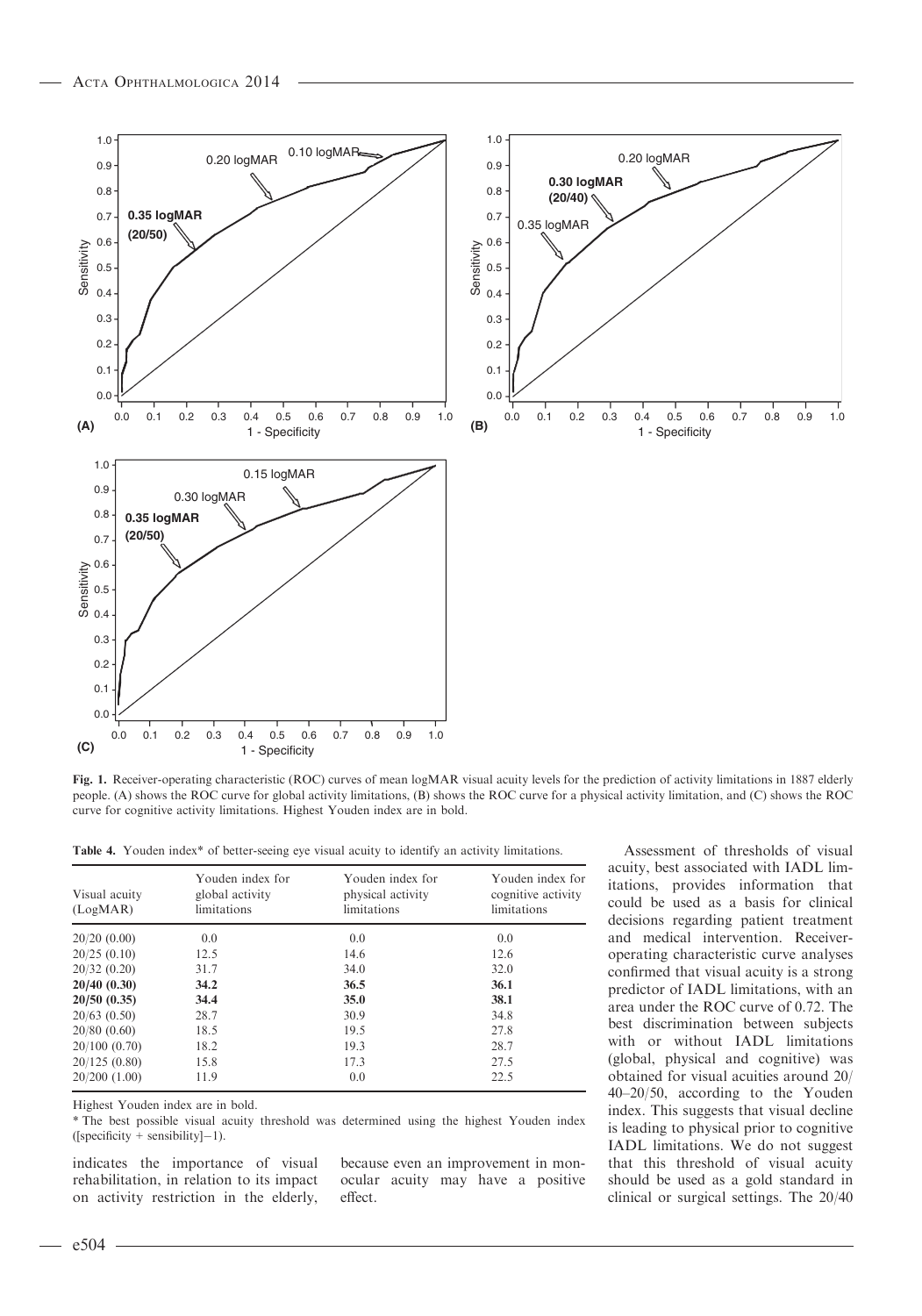standard is the criterion most widely used for safe driving (Colenbrander & De Laey 2006), and other aspects of visual function such as contrast sensitivity and visual field are important for driving (Sandlin et al. 2013). The present analysis showed that when visual acuity is around 20/40 and 20/50, the person is more likely to have an IADL limitation. Establishing which levels of visual impairments are associated with the loss of autonomy may be of interest, particularly for ophthalmologists and geriatricians. For instance, the visual threshold of 20/40 at which the decision is taken to perform cataract surgery is based on observational studies (Taylor et al. 2006) or series of audit (Setty et al. 2000), but is not related to the ability of the patient to perform daily tasks. However, the consequence on daily activity of any loss to visual acuity should remain the main feature to consider before any cataract procedure. While the demand for surgical intervention at an early stage has increased during the last decade, there remains a cohort of patients, with cataracts, yielding visions of 20/50 or worse, which should be treated before the subsequent onset of activity limitations. The present study also suggests that the current WHO definition of visual impairment excludes many subjects with actual difficulties in daily living activities due to visual functioning. Thus, the current WHO definition of visual impairment probably leads to underestimations of the frequency of visual problems in the population.

According to the WHO definition (World Health Organization, International Statistical Classification of Diseases & Health Related Problems 2007), in the present study, visual impairment was assessed using presenting visual acuity. Indeed, best-corrected visual acuity overlooks a large proportion of subjects with visual impairment due to uncorrected refractive errors, with substantial functional impact. Visual impairment may thus be due to functional causes including uncorrected refractive errors (myopia, hyperopia, astigmatism and presbyopia) and/or to organic causes including cataracts, glaucoma, age-related macular degeneration. Consistent with other studies (Vitale et al. 2006; Resnikoff et al. 2008), in the POLA sample, uncorrected refractive error affected

38.5% of participants and was a significant cause of visual impairment. We suggested that it has significant functional consequences and that IADL limitations could be prevented in onefifth of this population with the simple use of their best achieved optical correction (Daien et al. 2011). Besides, many efficient therapies, capable of maintaining or restoring vision, are available for all major eye diseases and may help prevent functional limitations (Resnikoff et al. 2008).

According to the 2009 American Academy of Ophthalmology recommendations, it is important for elderly people (aged 65 years or over) to have eye examinations on a regular basis, every 1–2 years. A significant effort should be made to increase ophthalmic screening of the elderly.

#### Limitations

Our study was cross-sectional, so the chronology of events could not be determined. Although it seems intuitive that visual impairment directly affects IADL tasks, we were unable to analyse the temporal evolution of the association between visual impairment and activity limitations. In particular, the effects of adopted compensatory strategies in performing IADL tasks were impossible to quantify. However, previous studies have shown an increase in the quality of life and a decrease in depression rates after improvement of vision through optical correction or cataract surgery (Owsley et al. 2007a, b). The proportion of patients suffering visual impairments may have changed since the 2000s (in particular because of higher cataract surgery rates), but this is unlikely to have affected the associations between visual acuity and IADL.

The POLA ophthalmic examination included cataract and age-related macular degeneration, but no information was recorded about other ocular conditions. In the present study, we were unable to determine the relative part of organic and functional causes in relation with activity limitations.

Data assessing ADL were not available in the current study, and we only used IADL to assess activity dependency of participants. However, IADL limitations generally require a greater complexity of neuropsychological organization and consequently are more likely to be vulnerable to the early effects of functional visual decline in the elderly. Thus, if someone has a need for assistance in ADL, it is assumed that they will also have a need for assistance in IADL.

While we adjusted for many potential confounders, cognitive function was not assessed in the present study and therefore could not be controlled for. Although cognitive impairment may be a confounder for the association between low vision and IADL restrictions, such an association has been reported in previous study, even after adjusting for cognitive impairment (Sloan et al. 2005).

Visual acuity is only one of many relevant factors in the evaluation of visual function. However, it remains the visual parameter that is most easily and therefore most widely assessed and was precisely measured by ophthalmologists in the present study. Although ROC curve and threshold seeking were univariate analyses, they could be considered as acceptable, as multivariate adjustment did not significantly change the association between visual acuity and IADL (Table 3).

# **Conclusion**

In this study, objectively measured visual impairments were frequent and strongly associated with activity limitations. Assessment of thresholds of visual acuity, associated with IADL limitations, provides information that could form the basis of decisions regarding early clinical interventions, before the beginning of the subjects' decline. Our study tends to demonstrate that beyond a threshold of 20/40 or 20/50, maintaining autonomy is difficult and potential interventions should not be delayed including refractive correction and treatment for major eye diseases. With an ageing population feeding the growing burden of disability in developed countries, ophthalmic surveillance, specifically focused on the elderly, is becoming crucial.

# Funding/Support

This study was supported by the Institut National de la Santé et de la Recherche Medicale, Paris, France; by the Fondation de France, Department of Epidemiology of Ageing, Paris, the